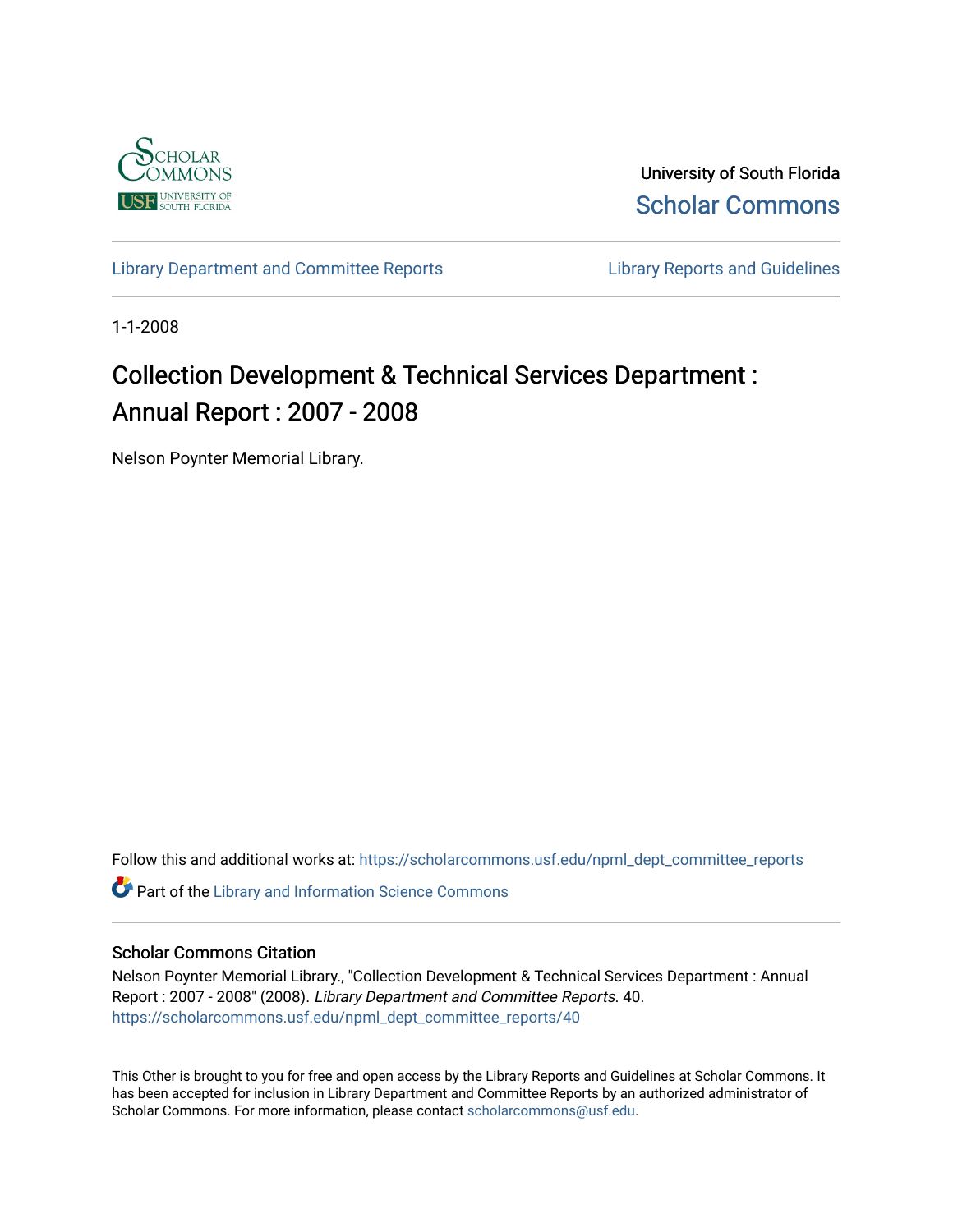#### COLLECTION & TECHNICAL SERVICES

#### ANNUAL REPORT 2007-2008

Patricia Pettijohn

Statistics (all statistics as of 30 June 2008)

| Periodicals Titles (with MS)<br>Serials Titles:<br>Total                                                                                                             |                                                    |         | 462<br>119<br>581                  |
|----------------------------------------------------------------------------------------------------------------------------------------------------------------------|----------------------------------------------------|---------|------------------------------------|
| Periodical Titles purchased,<br>without MS or electronic<br>Electronic Titles purchased<br>Total Per. Titles purchased with elec.<br>Total Per + Serials, without MS |                                                    |         | 329<br>113<br>442<br>561           |
| Periodical issues received:<br>Serials volumes received:<br>Claims placed:<br>Claims received:<br>Books repaired:                                                    |                                                    |         | 3,474<br>189<br>242<br>58<br>94    |
| Microforms (Total)<br>Microfiche (Total)<br>Microfilm (Total)<br>Eric (Microfiche)<br>Sets (Microfiche)<br>Periodicals (Total)                                       | 919,510<br>907,705<br>11,805<br>569,600<br>138,606 | 203,028 |                                    |
| Periodicals/Serials (Total)                                                                                                                                          |                                                    | 203,217 |                                    |
| Monographs<br><b>Volumes Held</b><br><b>Volumes Added</b><br>Volumes Withdrawn<br><b>Total Volumes Held</b>                                                          |                                                    |         | 227,733<br>4,683<br>185<br>232,231 |

The onset of the 2007-2008 fiscal year marked a turning point in the development of the Collection & Technical Services Department, as the department gained full responsibility for previously outsourced technical service processes and procedures. Project planning identified staff training as a key element in a successful transition to full autonomy in library acquisitions and cataloging, as well as requiring extensive documentation of processes and procedures. Training and documentation was developed for ALEPH modules in acquisitions, cataloging and serials management, as well as for use of OCLC PromptCat, and vendor databases, such as EBSCO and YBP's GOBI. A series of staggered training sessions were arranged through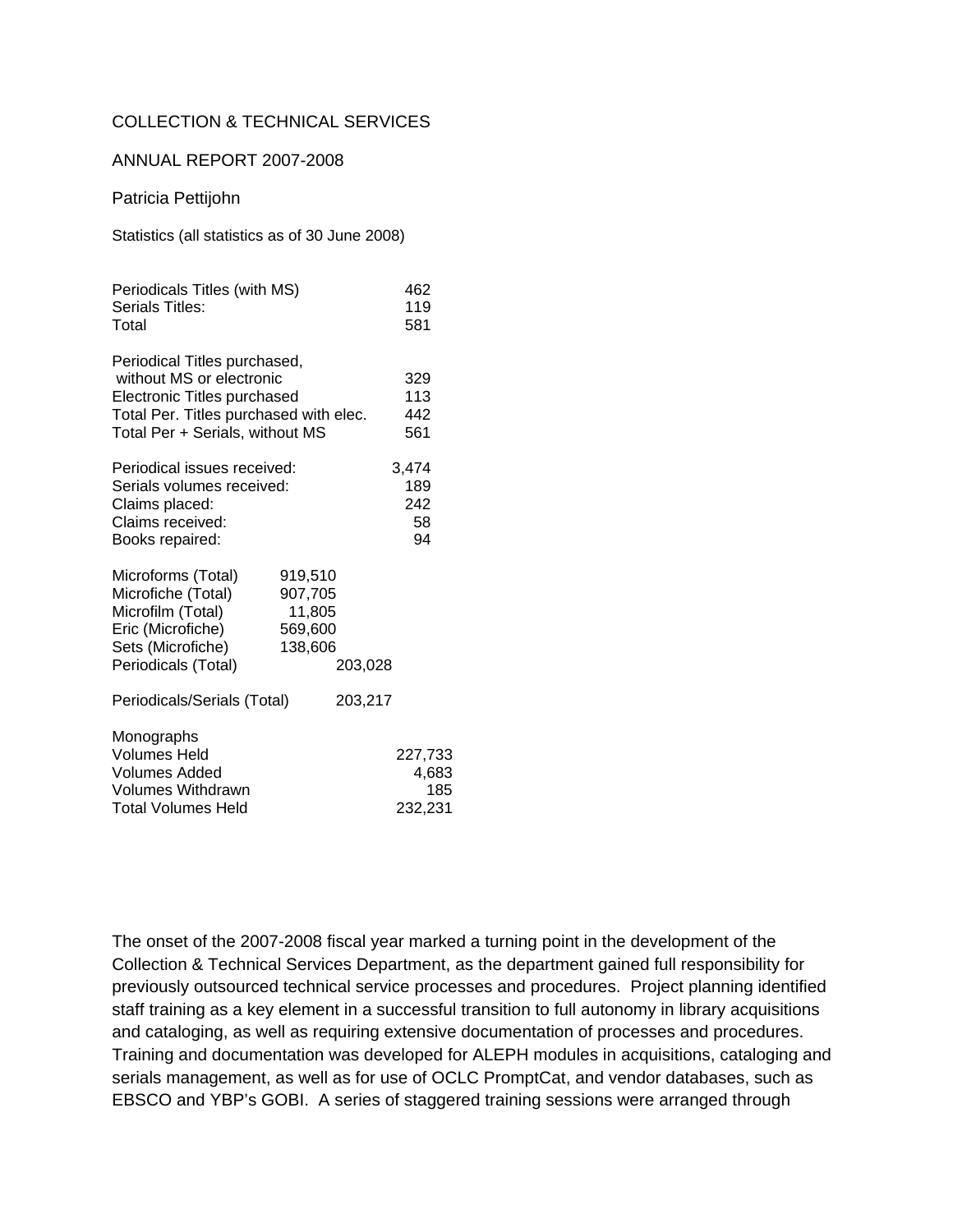varied sources: Staff met for brief training with key USF Library personnel, and basic and advanced training of staff in cataloging was achieved through attending TBLC workshops throughout the year. Weekly training for all staff was developed, initially using online training materials developed by ALEPH, before establishing a regular schedule of staff training, developed by David Cipris, Library Operations Manager. Key staff members received training in the USF finance and accounting system, FAST.

Through a series of conference calls and electronic communications, with FCLA, USF Tampa, and vendor representatives, Poynter Library established the following new protocols:

# SERIALS, CONTINUATIONS, MICROFORM, & PERIODICALS

# **Serials Review**

All active orders for serials, standing orders and continuations were reviewed before being reestablished with vendors, as orders formerly handled by USF Tampa required new reference numbers and new accounts had to be created. In many cases inactive orders were forwarded to vendors as part of system order reports generated by USF Tampa during the transition, requiring title level review of older orders.

# **Electronic orders, renewals and electronic invoicing**

Processes and procedures for downloading subscription renewals and invoices through Ebsco, our major periodicals vendor, were not functioning by the time of the Fall 2007 renewal, but were in place by the Spring 2008 renewal. This involved extensive trial and error to perfect. All vendor reference numbers had to be checked and corrected in ALEPH to allow data overlay, on a title by title basis. At this time, an additional review of periodical titles for potential cancellation was completed.

## **Weeding Project Review**

In preparation for a large-scale weeding project planned for Summer 2008, periodical holdings were reviewed and compared with holdings in JSTOR and Project Muse, and identified for weeding.

## **Microform Cancellation Project**

During the annual microform subscription renewal, titles were reviewed, and titles that had become available online were cancelled. When budget considerations required large cuts be made later in the fiscal year, after review with the Library Dean, all microform subscriptions, with the exception of the St. Petersburg Times, were cancelled. Having come after the initial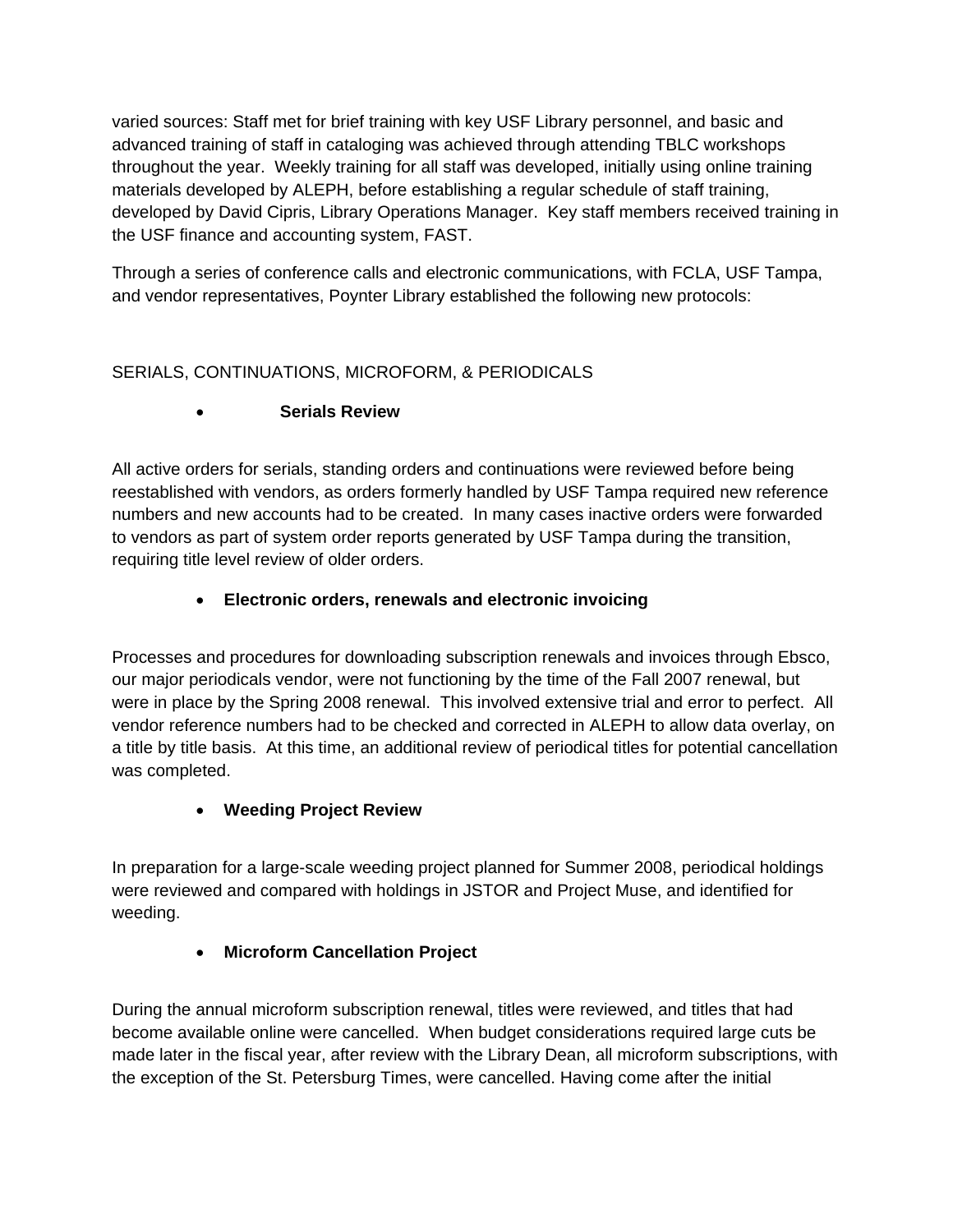renewal, these cancellations required considerable oversight to ensure that credit refunds were obtained.

#### **Periodical Retention Project**

Retention policies for all frequently issued and popular periodical titles were reviewed with the goal of freeing space in the periodicals stacks. Retention policies were reviewed for all titles where microform was cancelled, as this had been the archival format of choice in the past, and JSTOR does not provide access to recent issues. With the cancellation of microform beginning with 2007-2008, the most recent five years of print will be retained.

#### MONOGRAPHS

A busy year for monographic acquisitions, during which time the department not only took on autonomous ordering, invoicing and cataloging of books, but revised the YBP approval profile, rewrote the YBP specifications, and managed the transition to electronic batch-loading of orders, invoices, and bibliographic data.

Staff participated in TBLC training in Library of Congress subject headings and classification, copy cataloging, advanced cataloging, cataloging of sound recordings and media, MARC21, Dewey classification, and

#### **Staffing**

The new Sr. Clerk position this year, a transfer from another campus department, needed an extended training and evaluation period. This was completed before the end of 2004.

Government Documents.

There is not a separate government documents collection at the library therefore no separate statistics have been kept. Both monographs and serials are included in the regular counts for those types of materials. Our serials for documents are handled through Bernan.

Orders for individual titles from GPO are handled through a Deposit Account. In the past several years the number of titles ordered this way has decreased significantly, primarily due to the major decrease in publishing by the GPO and the availability of some information in online form only. A larger number of print titles were available for purchase this year. 24 individual titles were ordered.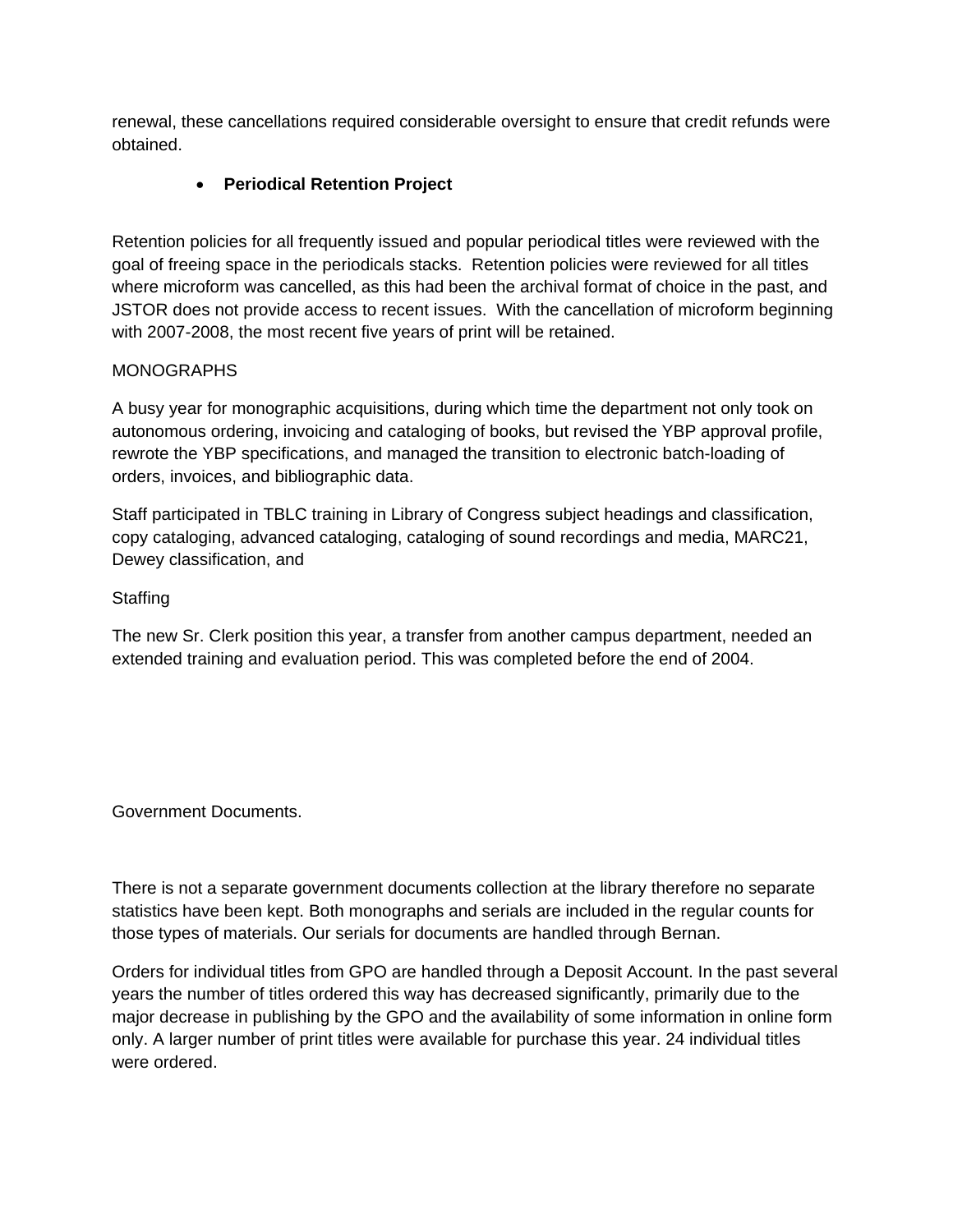Book Repair

118 books were repaired this year.

Aleph Implementation Team

This team was active this year. Much of the change to the new Aleph LMS will have an impact on this Department. Activities in the summer and fall were based on decisions about how the database will be constructed ( and how it may differ from NOTIS) and in overview training.

Several members of the library attended an introductory session in Feb.

Functional training is expected in May with a STP (Switch to Production) date sometime in June.

**Retirements** 

An important aspect of the activities in the department this year revolved around the expected retirement of the Librarian and the Sr. LTA within a week of each other at the end of spring semester. This will result in the loss of 40 years combined experience in the department and a great deal of institutional memory. Procedure manuals have been updated as much as possible.

However these are of necessity NOTIS intensive, and with the change to Aleph, most of the procedures will have to be changed anyway.

Assessment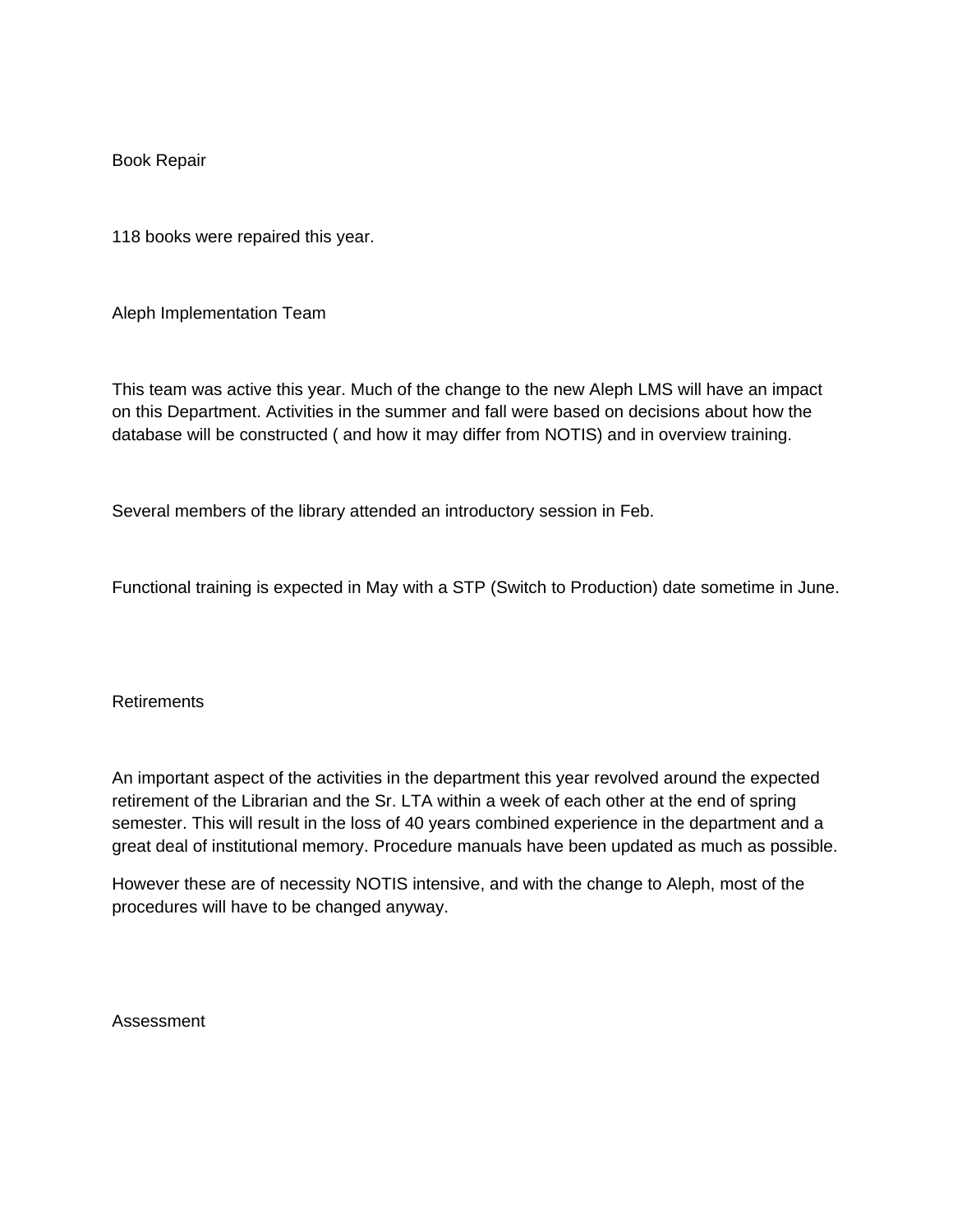In the fall semester, the procedure involving periodical cards was analyzed. We have been maintaining a holdings record for periodicals since the card catalog was discarded. This was discontinued, partly due to the recognition that the information was seldom used now that the online catalog and other access information to electronic journals is so good, and partly because of the need for space to extend the computer terminals in the reference area would have caused the card file to have been moved anyway. As a result a great deal of time previously used in maintaining this no-longer-used resources has been saved.

In the spring semester the procedures used for claiming periodicals was considered.

Up until this year it was the normal procedure to begin the process of claiming a missing or late issue by keying in a sumi code on an M statement in Notis. This would generate a claim report that would print out in Tampa and then be forwarded on to St Pete. For years this was done in a timely fashion and claims could be done expeditiously and within the time frame allowed for claims.

Beginning this year the claim reports were not sent to St Pete on a regular basis and in some cases by the time the claim report was received, the time limit for claiming issues had expired. Due to the range of information available on Ebsco's online claiming service, it was decided that it was no longer necessary to generate a claim report. It is much more efficient to have staff members who discover missing issues or lapsed subscription situations print the portion of the opr that contains the missing or lapsed issues, make a note of what issues need to be claimed, and give the printout to the LTA in charge of claiming. Then the LTA could immediately go online and claim the issue.

This has resulted in more efficiency in the claiming process and better response to claims from the publisher.

#### DISASTER RECOVERY PLAN

#### ASSESSMENT OF MONOGRAPHS PUBLISHED BEFORE

USF Graduate School of Library & Information Sciences fieldwork internship

#### GIFTS & ACQUISITIONS

With budget cutbacks we added gifts that we had been unable to process, such as the John M. Phelps collection. Donated in 2005, this gift of approximately ? books, while focused on the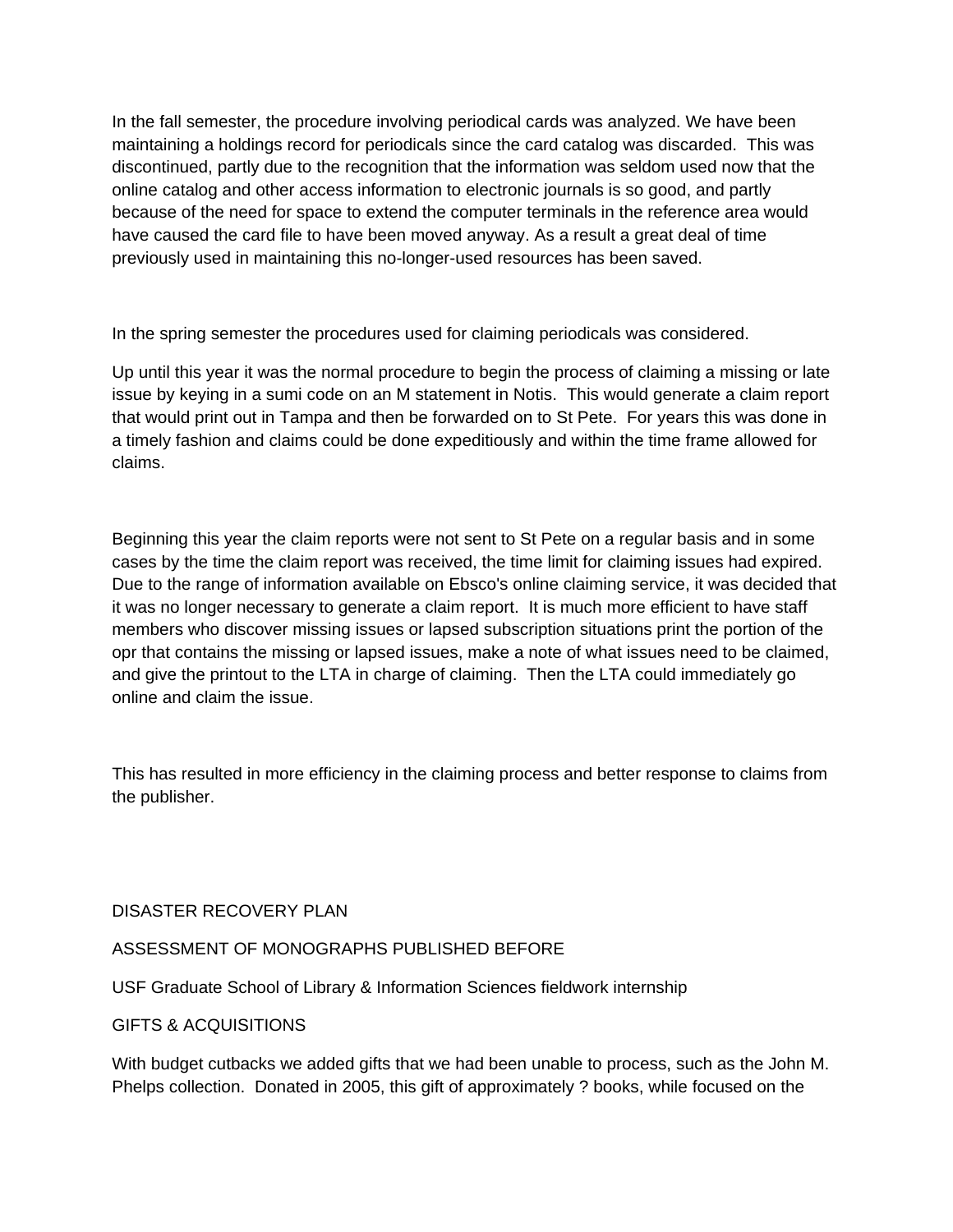history of World War II and Holocaust studies, included a number of titles focused on Beat generation authors.

Therough the generosity of ?, the ? collection of Africana studies

The Spanish stuff

the Cunningham collection of materials supporting the study of semiotics in education, with a number of titles by and about the work of Peirce

YBP

Revised approval profile

Revised specifications

#### EBSCO

First successful EDI transactions, downloading renewals and invoices into ALEPH.

MEETING, APRIL 22, WALKER GRODIN, EBSCO

Cancellations

Withdrawal project for Summer 2008, project plan created Spring 2007, to identify titles where perpetual access to digital content is ensured through purchase, rather than licensing, of content.

STAFF TRAINING & DEVELOPMENT

DAVID CIPRIS

USF TAMPA ALEPH TRAINING

JULY 20, 2007

JULY 25, 2007

USF TAMPA FAST TRAINING

AUGUST 21, 2007

ANNE KILLENBERG

USF TAMPA ALEPH TRAINING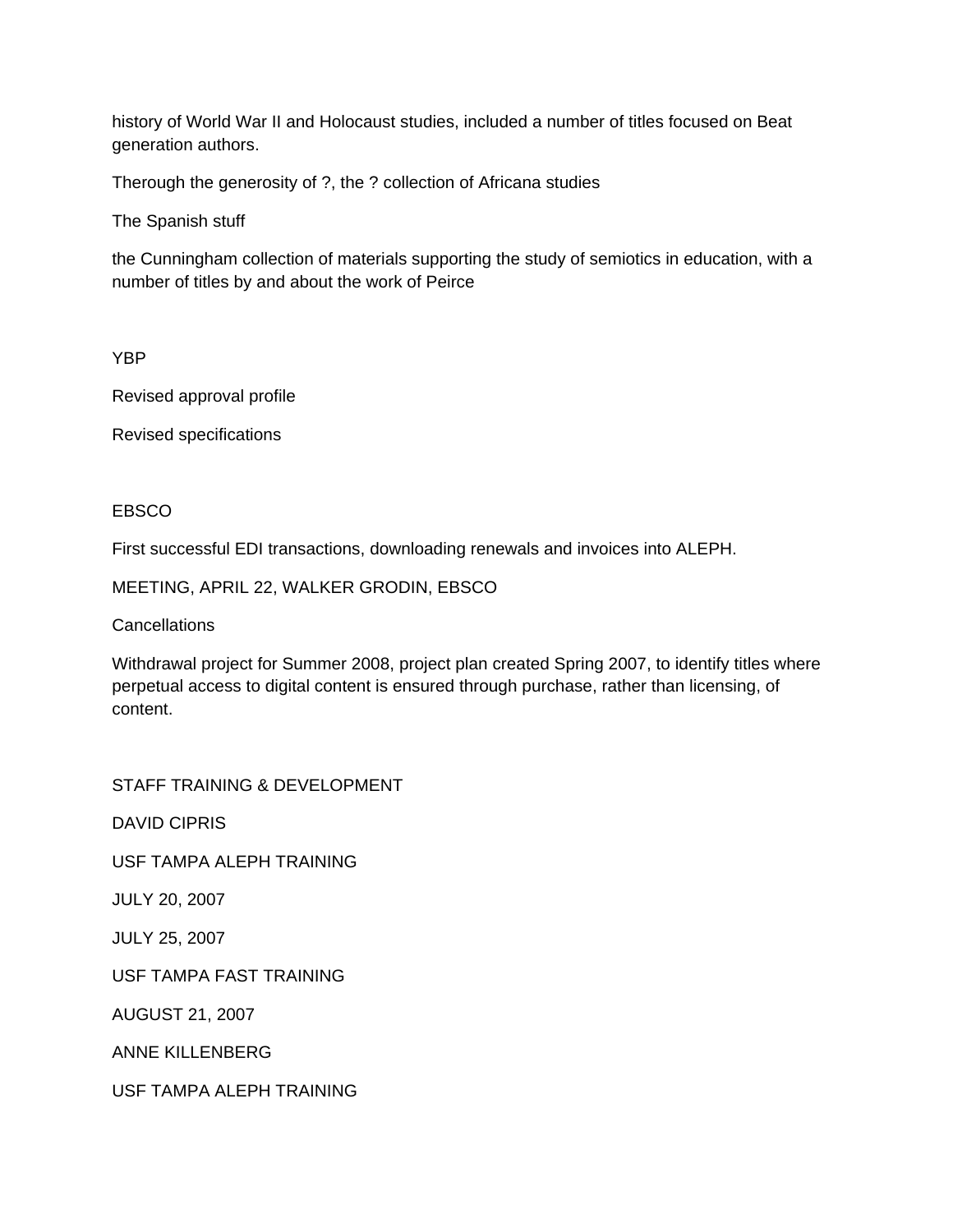AUGUST 16, 2007

TBLC

BOOK BLITZ III

MARCH 4-5, 2008

MARC21 In Your Library March 3, 2008

PATRICIA PETTIJOHN

USF TAMPA ALEPH TRAINING

AUGUST 21, 2007

AUGUST 28, 2007

SOLINET TRAINING

AUGUST 31, 2007

TBLC ?

OCTOBER 18, 2007

MEET WITH DR. ALEXANDER, INTERN OCTOBER 25, 2007

OCLC WORKCAT COLLECTION ASSESSMENT

OCTOBER 25, 2007

LIBRARY FOCUS GROUP 1

DECEMBER 5, 2007

LIBRARY FOCUS GROUP 2

APRIL 10, 2008

TBLC LIBRARY FUNDRAISING

Library Fundraising: Creating New Streams of Revenue for Your Library

FEBRUARY 14, 2008

Patricia Pettijohn, you are signed up for Allocating Space in Your Library to Meet Changing Needs on 2007-10-16

TBLC Collection Development & Acquisitions SIG meeting